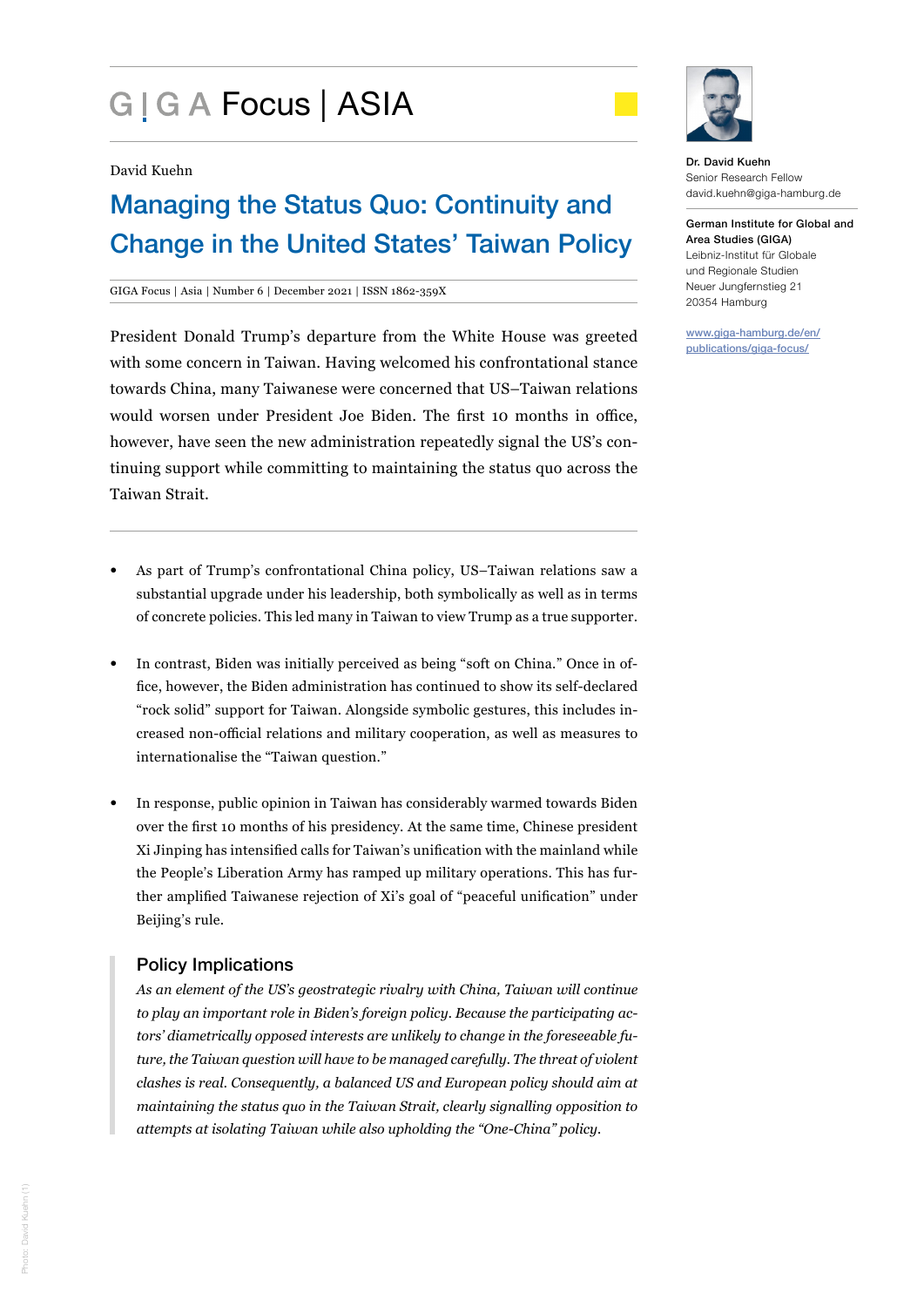## Signals of Change while Maintaining the Status Quo

On 21 October 2021, during a townhall meeting hosted by the news network CNN, a college student asked President Joe Biden whether the United States would use military force to defend Taiwan against an attack by the People's Republic of China (PRC). The president answered in the affirmative. Visibly surprised, CNN moderator Anderson Cooper repeated the question, to which Biden repeated his unexpected answer. A notable change in tone from previous administrations' language when addressing US policy towards Taiwan, which since 1979 had adhered to the concept of "strategic ambiguity," seemed afoot. The US had hitherto committed to supporting Taiwan's ability to defend itself, inter alia by selling advanced weaponry, but not to using its own military to defend Taiwan while simultaneously not ruling that possibility out either. Biden's answer was thus remarkable, even though high-ranking administration officials – including Secretary of State Anthony Blinken and Secretary of Defense Lloyd Austin – made sure to stress that US policy towards Taiwan had not changed and that the North American country would not unilaterally alter the status quo in the Taiwan Strait.

Nonetheless, a change in the public position on Taiwan seems to have been signalled. As vice president under President Barack Obama and in the early days of his own candidacy, Biden had emphasised the importance of cooperative engagement with China. This contrasted sharply with President Donald Trump's approach to US–Taiwan relations, which had seen a substantial upgrade during his time in office. This led many in Taiwan to view Trump as a genuine supporter. Consequently, and different from most other countries in the region and worldwide, in Taiwan his departure from the White House was not greeted with a sigh of relief. Instead, many Taiwanese were worried about the potential worsening of US–Taiwan relations under Biden, who was speculated to be "soft on China."

How, then, does Biden's Taiwan policy differ from that of his predecessor? How has Biden's stance evolved over time? And, what do Taiwanese citizens think of the current president?

#### US Taiwan Policy under Trump

In 1979, the US under President Jimmy Carter recognised the PRC as the sole representative of China and, thus, terminated official relations with Taiwan. Since then, political and military ties between the two countries have been defined by the 1979 Taiwan Relations Act (TRA). Politically, the TRA ensures that despite not officially recognising Taiwan as a sovereign state *de jure*, unofficial but de facto state-to-state "commercial, cultural, and other relations between the people of the United States and the people on Taiwan [can be maintained]." Moreover, the Act implies that US presidents cannot unilaterally revise US–Taiwan relations without Congressional approval. Militarily, the Act stipulates that "the United States will make available to Taiwan such defense articles and defense services in such quantity as may be necessary to enable Taiwan to maintain sufficient self-defense capabilities" (Taiwan Documents Project 1999a).

In 1982, the provisions of the TRA were affirmed by the Ronald Reagan presidency's "Six Assurances," which included inter alia that the "United States would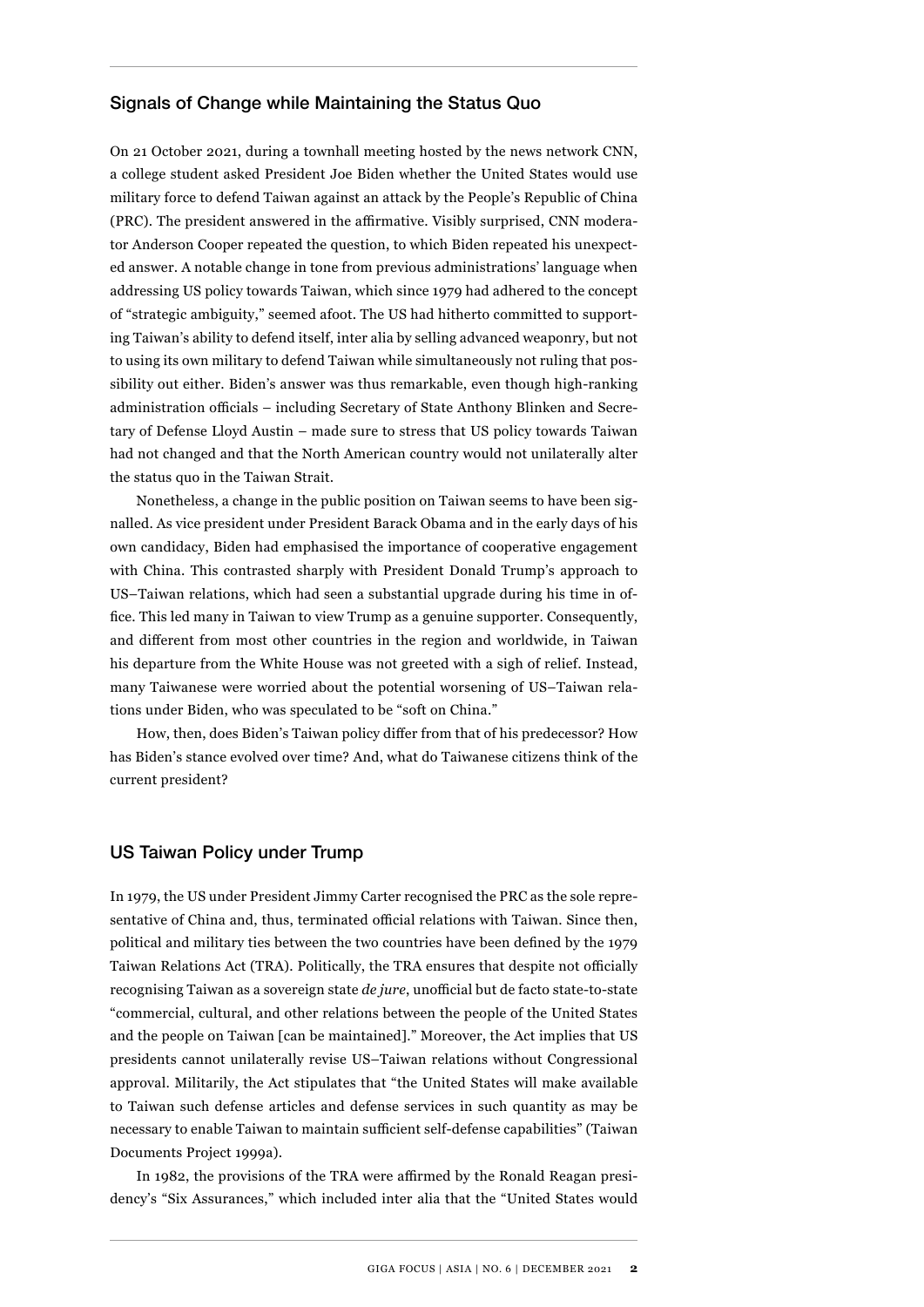not alter the terms of the Taiwan Relations Act," that the question of Taiwanese sovereignty and unification "was one to be decided peacefully by the Chinese themselves," and that the "United States would not formally recognize Chinese sovereignty over Taiwan" (Taiwan Documents Project 1999b). To date, the TRA remains the legal framework underpinning US–Taiwan relations, and respective US administrations have repeatedly reaffirmed their commitment to ensuring Taiwan's ability to defend itself and adherence to the Six Assurances. At the same time, politically, respective US administrations have continued to follow a relatively conciliatory "One-China" policy, which states that there is only one China, that the US neither recognises the PRC's sovereignty over Taiwan nor the latter's independence, and that Taiwan's status is considered unsettled and to be decided in the future.

While the basic legal framework and political guidelines have not changed since 1979, US Taiwan policy has seen some significant changes in recent years. In Obama's much-publicised "Pivot to Asia," which sought to secure the US's economic, political, and military interests in the region, Taiwan did not feature prominently. Instead, the Pivot focused on deepening military, political, and economic cooperation with the US's official diplomatic partners in the region, including traditional allies such as Japan and the Philippines and new partners such as Myanmar and Vietnam. In addition, Obama's Pivot aimed at engagement and cooperation with China (Chow 2014).

In Trump's China policy, meanwhile, Taiwan came to play a more visible role. In general, Trump's China and Asia policies followed the same "America First" logic that guided his administration's general foreign policy approach. This entailed, on the one hand, the questioning of ties with traditional partners in the region – for example, the US's security commitments to Japan and South Korea – as well as the preference for bilateral relations and the rejection of multilateral agreements, evidenced for instance in the withdrawal from the Trans-Pacific Partnership. On the other, Trump exchanged Obama's engagement with China for a more direct, confrontational, and competitive approach, visible for example in his National Security Strategy that for the first time defined China as the US's primary "strategic competitor." Alongside harsh rhetoric, the imposition of tariffs on Chinese goods, and personal summit meetings between himself and Chinese president Xi Jinping, Taiwan policy became an important aspect of Trump's confrontational and transactional approach to US–China relations (Copper 2017). Herewith, the Trump administration upgraded US–Taiwan relations symbolically, politically, and militarily.

Symbolically, Trump took a number of steps that signalled an upgrading of ties. As president-elect, for instance, Trump on 2 December 2016 conducted a brief phone call with Taiwanese president Tsai Ing-wen. Given the unofficial nature of US–Taiwan relations under the TRA, this carried significant meaning. Trump also indicated that he would be willing to abandon the "One-China" policy. Politically, the Trump administration passed some notable legislation, including the Taiwan Travel Act (TTA), which allows high-level officials from the country to visit the US and vice versa. Finally, militarily, the Trump administration approved a record number of arms deals with Taiwan. [Figure 1](#page-3-0) below shows the value of US arms-sales notifications in million USD from 2009–2021. Since 2009, the US government has approved arms sales to Taiwan with a total worth of roughly USD 32 billion. Of those, USD 14 billion came in the eight years Obama was in office (equalling an annual average of USD 1.75 billion); the Trump administration approved arms deals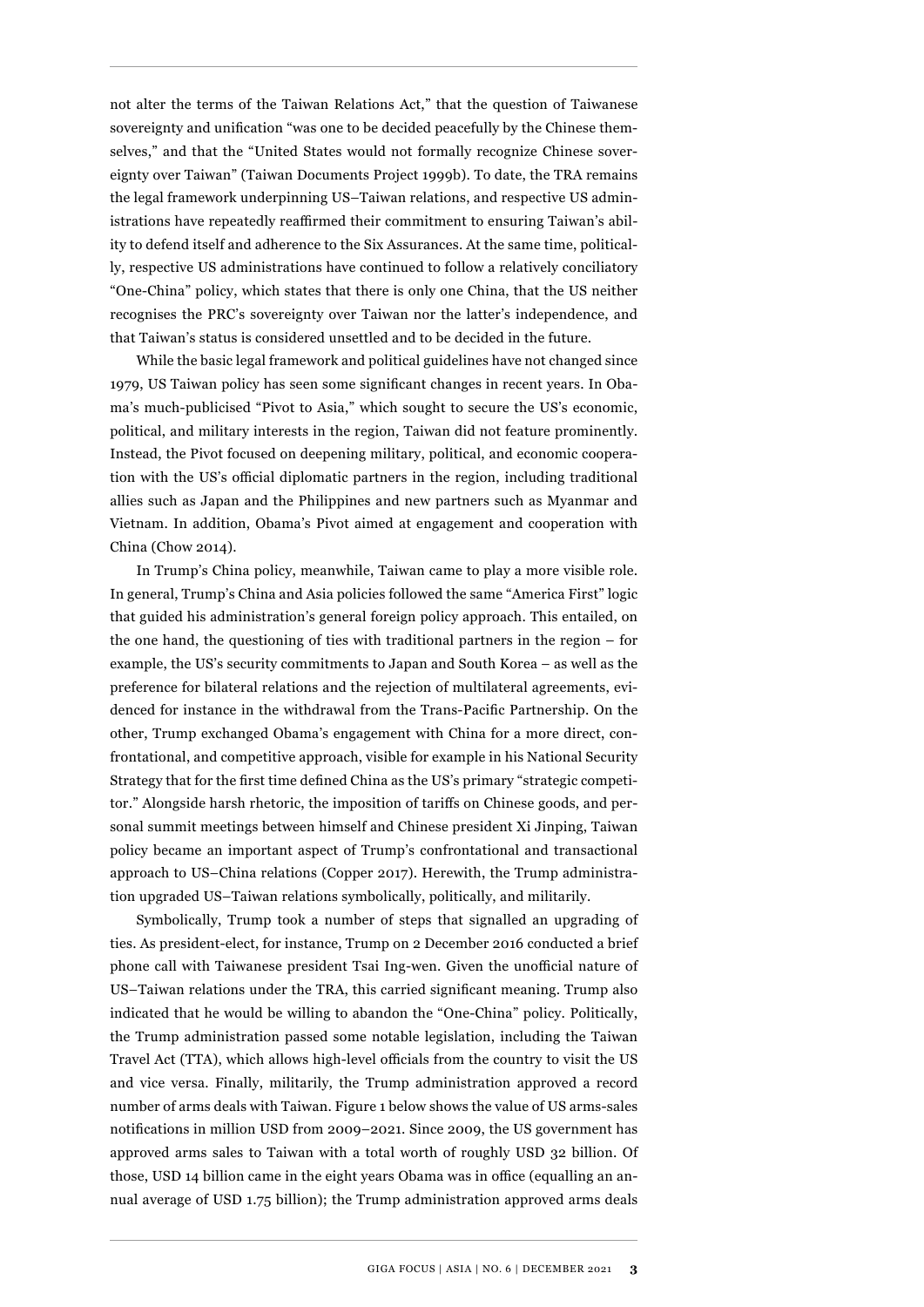

totalling USD 18 billion in the period 2017–2020 meanwhile (annual average: USD 4.5 billion).

> **Figure 1 Notified US Arms Sales to Taiwan, Fiscal Years 2009–2021** *Source: Author's own calculations, based on Defense Security Cooperation Agency 2021.*

<span id="page-3-0"></span>Despite these differences in tone and substantive signals of strengthened political and military support, Trump's Taiwan policy did not constitute a radical departure from the general principles upheld, as mentioned, since 1979. In fact, prior to the Xi–Trump summit at Mar-a-Lago in 2017, the then US president pledged to uphold the "One-China" policy and not to establish formal diplomatic relations, recognise Taiwan, or support any form of Taiwanese independence. Trump's vacillating policymaking style led some observers to believe that the apparent strengthening of US–Taiwan relations was merely a bargaining chip in his transactional "America First" approach to China. Nonetheless, broad segments of the Taiwanese public considered Trump's policy beneficial, not least because its symbolic and aggressive style drew greater international attention to their country. In a survey conducted by YouGov in 2020, for instance, Taiwanese respondents gave Trump the highest share of "positive" and the lowest share of "negative" ratings of all eight participating countries in Asia-Pacific (Smith 2020).

## US Taiwan Policy under Biden

## Biden's Stance on Taiwan Before 2021

In contrast to these positive evaluations of the Trump presidency, many Taiwanese were concerned that the potential triumph of Biden in the 2020 presidential elections might negatively impact US–Taiwan relations. This was based mainly on perceptions of his stance during a long career in the US foreign policy establishment and as vice president under Obama. In public statements, Biden had declared the US's commitment to the "One-China" policy and the status quo across the Taiwan Strait and stressed that the North American country would not defend Taiwan if it declared independence. As late as 2019, Biden had criticised Trump for his aggressive China policy, and argued that China was no competitor to the US.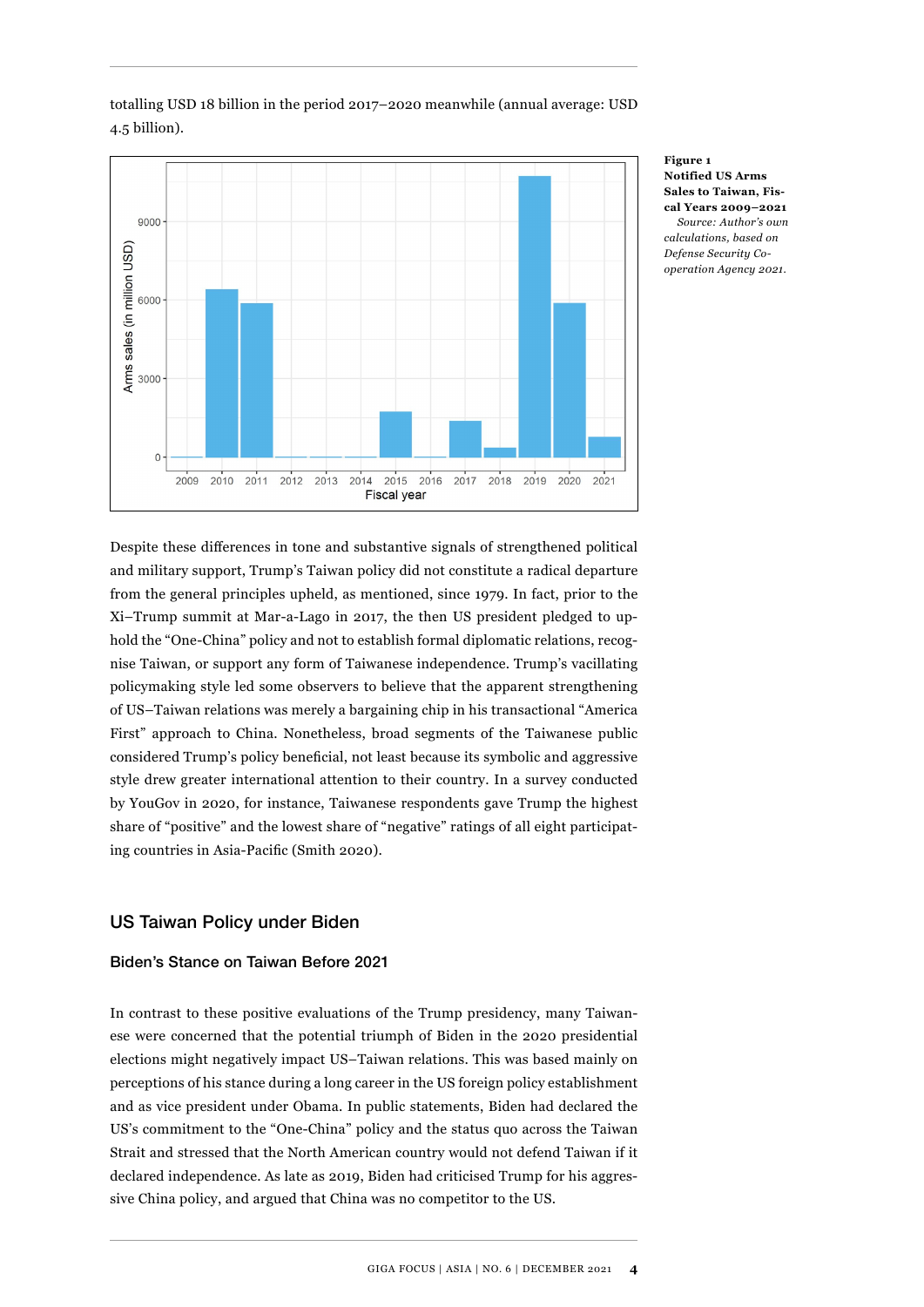Biden's rhetoric, however, changed markedly during his presidential campaign in response to allegations that he would be "soft on China" and a growing disillusionment within the US foreign policy community over the ability of the US to meaningfully engage China (Campbell and Ratner 2018). Over the course of his campaign, his statements became decidedly more critical of Xi, whom he called a "thug," as well as of China's trade practices, human rights abuses, and aggressive expansionism in the South China Sea, among other things (Yang 2020). As presidential candidate, however, Biden did not articulate a vision of what US–Taiwan relations would look like should he take office. Comments on Taiwan were rare, and mainly limited to praises of its democracy and handling of the COVID-19 pandemic, alongside general pledges to deepen US–Taiwan ties. Many observers expected a further strengthening of relations under a Biden presidency, albeit in a less confrontational manner and with a greater emphasis on multilateral agreements and engagement with allies in the region. To many experts in Taiwan this was preferable to the transactional, symbolic, and unpredictable approach of Trump, as it would reduce cross-Strait volatility and diminish the threat of the US abandoning Taiwan for the sake of a "deal" with China (Huang 2020).

Nevertheless, many Taiwanese were concerned that under a Biden presidency US–Taiwan relations would deteriorate. In the same 2020 YouGov survey, 42 per cent of Taiwanese respondents said that they considered Trump to be the candidate who "would be best at improving the US's relationship with your country/region." Biden was name-checked only by 14 per cent of these individuals. This echoed a general perception among many Taiwanese that Republicans are more Taiwanfriendly than Democrats. Doubts about Biden's commitment to Taiwan were also raised by conspiracy theories circulating on Taiwanese social media, insinuating that his son's business connections to China would make Biden vulnerable to the latter's influence (Conley Tyler 2021).

#### President Biden's Taiwan Policy

Many aspects of Biden's actual China policy in the first 10 months in office, however, were characterised rather by continuity than a marked departure from his predecessor's approach. As China expert Andrew Nathan summarises: "The Biden Administration has inherited the Trump Administration's official definition of China as a 'strategic competitor.' It has retained Trump's import tariffs, the effort to build the 'Quad,' [and] stepped-up naval patrols in the South China Sea" (Nathan 2021: 389). However Nathan also stresses that, in contrast to Trump, under Biden's China policy these individual measures have been included within a broader, coordinated strategy to strengthen the US's position in East Asia. This strategy encompasses the long-term strengthening of US competitiveness; the (re)building and strengthening of regional alliances with partners that Trump's volatile bilateralism had alienated; increased independence of the US economy from China; greater substantive focus on democratic values and human rights; and, the attempt to find areas where US– Chinese cooperation is possible as well as necessary.

Within this broader strategy, the symbolic, political, and military aspects of the US's Taiwan policy are crucial. Symbolically, Biden made sure to send a strong signal of support to Taiwan already on his very first day in office by inviting, for the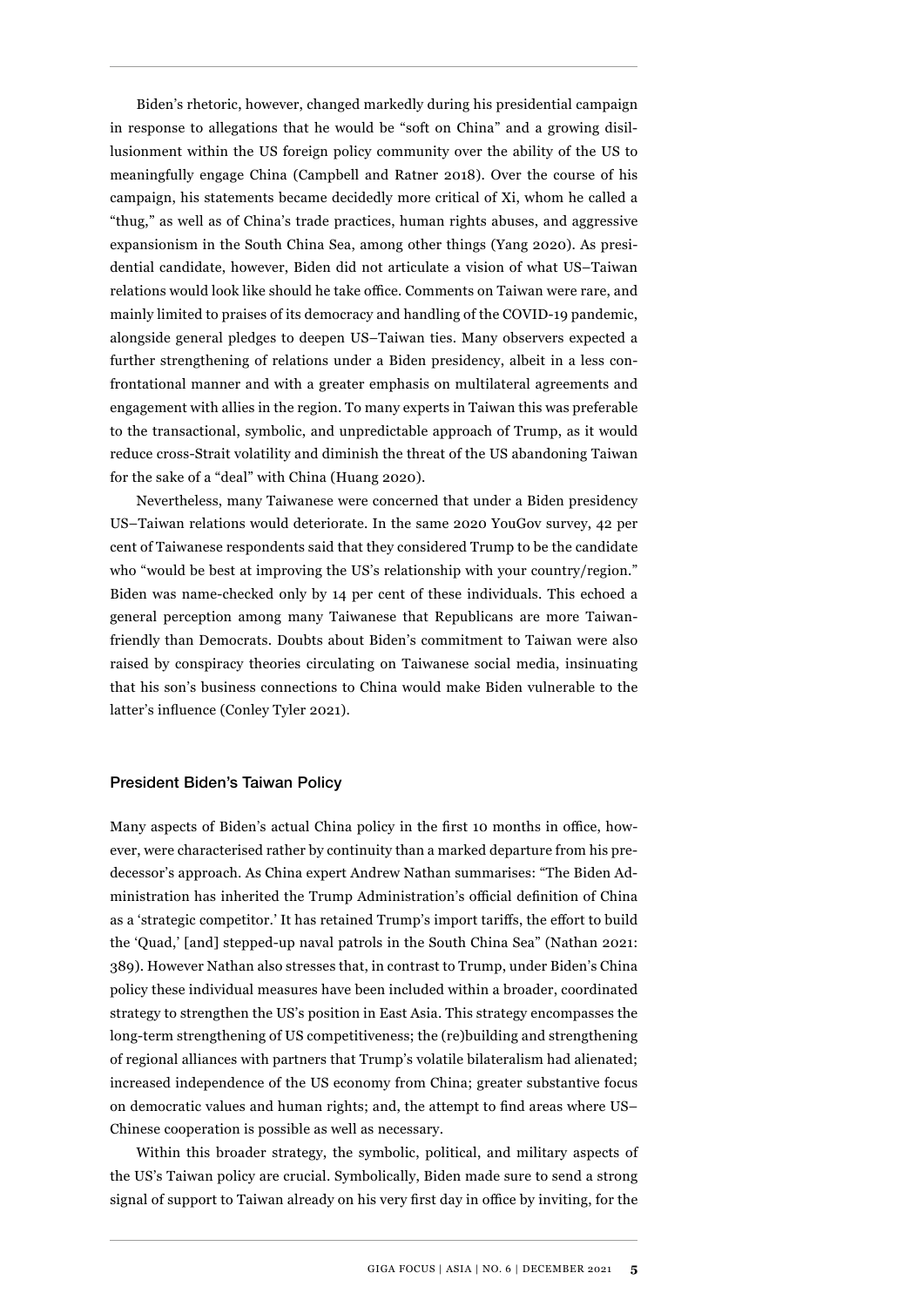first time since 1979, Taiwan's de facto ambassador, Hsiao Bi-khim, to the presidential inauguration ceremony. Moreover, in March 2021 the US ambassador to Palau became the first serving US envoy to visit Taiwan since the cutting of formal ties. Most importantly, however, the Biden team has repeatedly declared its commitment to honouring the US's political and military obligations to Taiwan under the TRA – not least as encapsulated by Biden himself in the aforementioned townhall meeting. At the same time, the Biden administration has made sure to stress that the general principles of US Taiwan policy have not changed. In July 2021, for instance, Biden's Indo-Pacific coordinator on the National Security Council, Kurt Campbell, declared that while the US "support[s] a strong unofficial relationship with Taiwan [it does] not support Taiwan independence" (Everington 2021).

Politically, Biden's Taiwan policy has included bilateral negotiations focused on re-establishing the US as a reliable partner as well as multilateral attempts at internationalising the "Taiwan question" and making Taiwan's voice heard without changing the formal status quo. In terms of bilateral relations, in June 2021 for instance the American Institute in Taiwan announced that negotiations on a comprehensive Trade and Investment Framework Agreement would be resumed after the four-year hiatus under Trump. In terms of internationalising the "Taiwan question," the country's security as well as "peace in the Taiwan Strait" have featured prominently in bilateral and multilateral settings, such as the G7 summit in June 2021 or Biden's meetings with leaders of established democracies in the region. In April 2021, for example, Biden and Japanese prime minister Suga Yoshihide issued a joint statement which included the first direct reference to Taiwan in US–Japan documents since 1969. In addition, the Biden administration has repeatedly urged partners to increase Taiwan's access to international organisations – including those of the United Nations system such as the World Health Organization.

Finally, Biden's Taiwan policy includes a strong military element aimed at signalling the US's resolute stance versus China and its commitment to enhancing Taiwan's ability to defend itself. For one thing, this has included increased US military activity – especially naval operations in international waters around Taiwan. Between Biden's inauguration and the end of October 2021, for instance, US Navy vessels had transited the Taiwan Strait 10 times in so-called freedom of navigation patrols. Such military engagement also involves direct cooperation with Taiwan's armed forces. One example is the March 2021 bilateral memorandum of understanding between the US and Taiwan to formally establish close cooperation between their respective coastguards. In August 2021, for the first time since 1979, an active-duty US military officer appeared on Taiwanese television, reassuring the public of close US–Taiwanese military cooperation in the areas of national security, humanitarian aid, and disaster relief. And in October 2021, the *Wall Street Journal*  reported that US Special Operations Forces had been deployed in Taiwan for at least a year to conduct small-unit training for Taiwan's ground forces.

None of these measures constitute radical steps – the military training programme, for instance, had already been ongoing for more than a decade according to former Taiwanese president Ma Ying-jeou. Taken together, however, they are powerful signals aimed at reassuring the Taiwanese military and public – as well as China – of the US's "rock solid" support. Finally, and in the same spirit, the Biden administration has made clear that there will be no ban on arms sales to Taiwan. In August 2021 its first weapon deal with Taiwan was announced, which included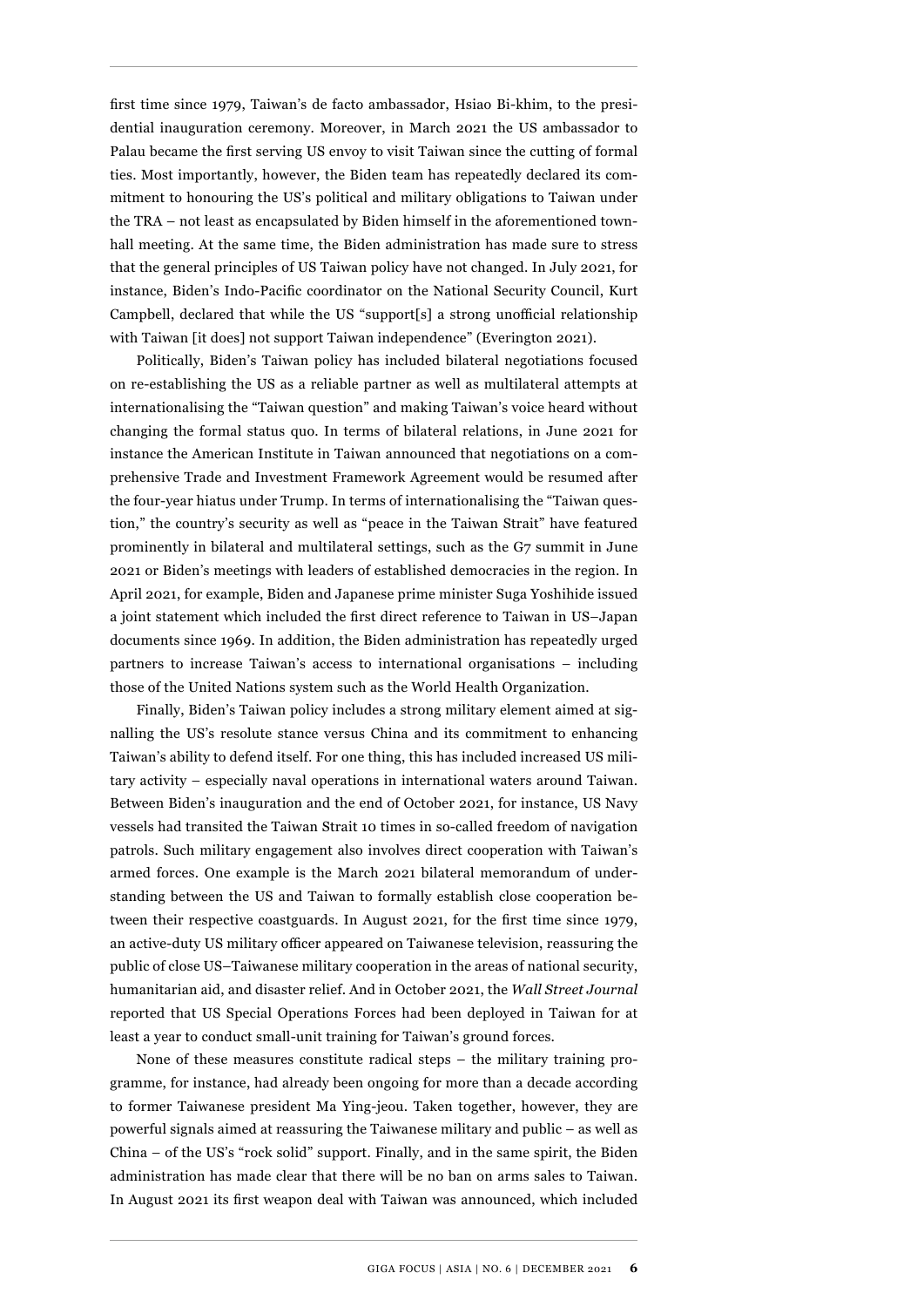the sale of 40 self-propelled howitzers and related equipment with a total estimated value of USD 750 million.

Together, these gestures and substantive policies have considerably improved Taiwanese public opinion vis-à-vis Biden. In an April 2021 poll by the Taiwan Public Opinion Foundation, 57.8 per cent of those surveyed replied that they had a "somewhat good" or "very good" opinion of Biden since he took office. Meanwhile 21.7 per cent said they had a "somewhat bad" or "very bad" opinion of the 46th US president. These trends also manifested in a Gallup 2021 poll, in which 45 per cent of Taiwanese respondents declared that they approved of the job performance of the US leadership (compared to 20 per cent disapproval). Finally, multiple surveys suggest that most Taiwanese continue to be confident that the US will support their country militarily in the event of Chinese invasion. Even after the hasty retreat of US forces from Afghanistan in September 2021, a survey conducted by Taiwan's National Chengchi University's (NCCU) Election Study Center found that 70.4 per cent believed the US's pledge of protection will be honoured.

## Managing the Status Quo

In sum, Biden's Taiwan policy demonstrates a great deal of continuity from that of his immediate predecessor in terms of the rhetorical, political, and military signals of support within the post-1979 framework. Different from Trump, however, Biden's approach is much less personalist, volatile, and unpredictable. Rather, it places greater emphasis on including Taiwan in the US's bilateral and multilateral relations in the region, and on strengthening the island democracy's participation in international organisations.

These measures come at a time when, over the last two years, China has greatly increased its pressure on Taiwan and its international supporters, politically, economically, and militarily. While some of these measures were direct reactions to what the Chinese Communist Party (CCP) interprets as provocations by Taiwan's leadership (and especially the US), they also suggest a narrowing of options on the part of China's political elite. It has become increasingly clear that earlier attempts in the 2010s to win the Taiwanese over through greater economic integration have failed. At the latest since the de facto abolition of Hong Kong's autonomy in 2019, any hopes in China that the Taiwanese would willingly give up their democratic system and submit themselves to CCP rule must have become slim indeed. For many years now surveys have consistently shown that the vast majority of citizens have developed a Taiwanese identity, support their country's democratic system, and strongly oppose unification under the PRC's "one China, two systems" formula. Echoing earlier polls, the aforementioned NCCU survey of September 2021, for instance, shows that more than 85 per cent would like to uphold the status quo, with the same share of respondents saying that Taiwan's future should be decided by the country's citizens themselves.

Consequently, to achieve the goal of unification, China has increasingly focused on building up its military prowess to be able to deter US intervention and to intimidate Taiwan into accepting unification with the mainland. In 2021, China's defence budget is expected to grow by 6.8 per cent, with much emphasis on modernising the People's Liberation Army (PLA) and turning it into a "world class" military able to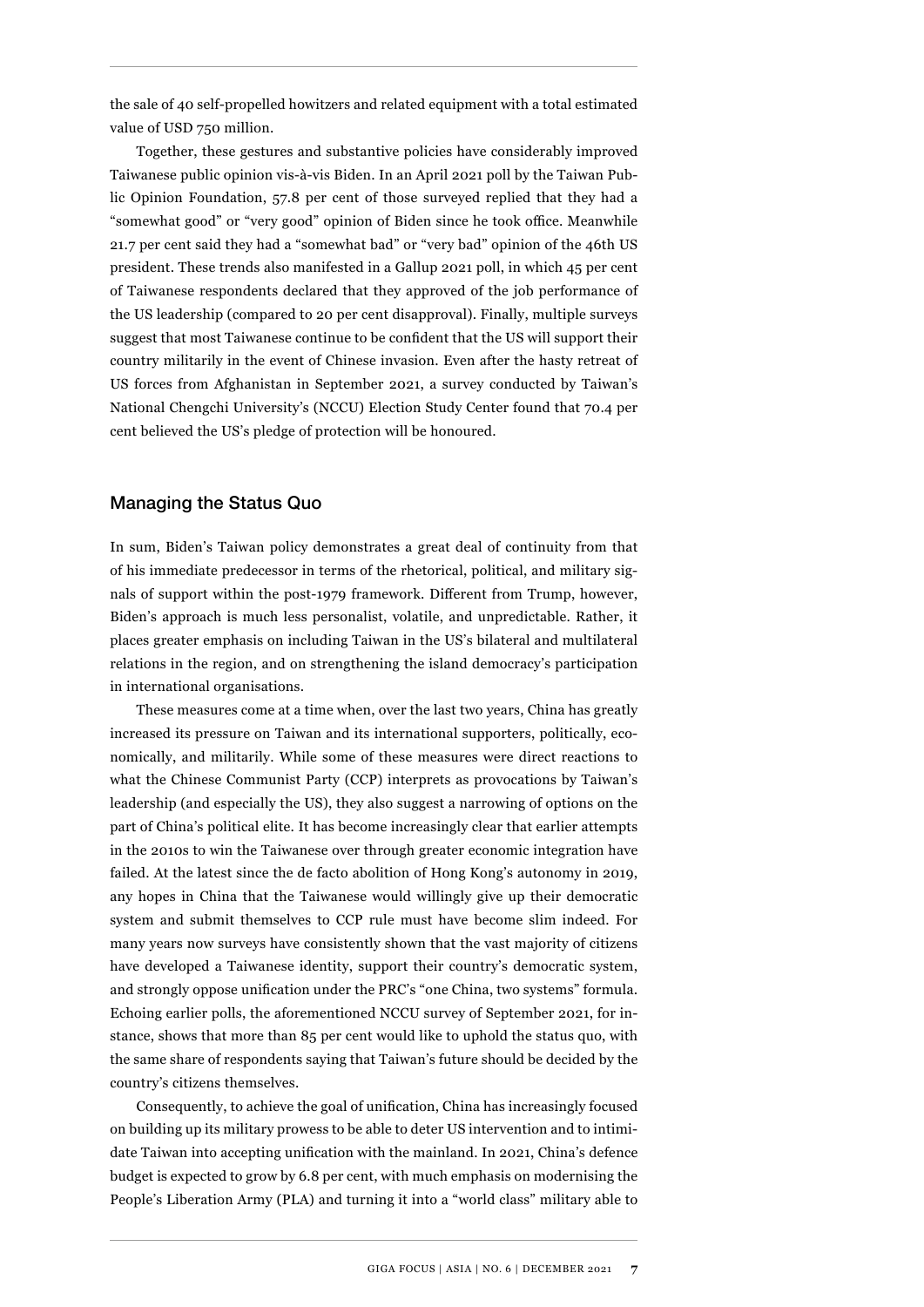fight and win a war against a highly developed enemy force. The Pentagon expects the PLA to be able to successfully invade Taiwan by 2027. Alongside this material build-up and modernisation, the PLA has also expanded and intensified its military activities around Taiwan. Further to conducting regular naval patrols in the South China Sea and the Taiwan Strait and troops performing amphibious assault exercises, the PLA has greatly ramped up its incursions into the southern part of Taiwan's air defence identification zone (ADIZ). In 2020, such incursions occurred on a cumulative 87 days, more than in the previous five years combined; numbers have increased further under the Biden presidency meanwhile. Between January and October 2021, PLA aircraft intruded into Taiwan's ADIZ on a cumulative 178 days, and with a much larger number of planes involved than previously. In the single-largest incident to date, the PLA sent 39 planes into the ADIZ on 2 October 2021. While these flights fulfil multiple goals, including testing Taiwan's defence readiness and draining its military resources, observers agree that they are part of China's larger strategy to signal the PRC's military superiority and to question the ability of the Taiwanese and US militaries to defend Taiwan (Shattuck 2021).

With the current political stalemate, a military balance continuing to tilt towards China, and a surge in military activity around Taiwan, the risks of violent conflict are real and rising. In fact, many observers have identified Taiwan as the most conflict-prone issue in US–China relations for the foreseeable future. This was symbolised by the cover of the 1 May 2021 issue of the *Economist*, which showed a map of Taiwan in crosshairs, titled "The most dangerous place on Earth." No less alarming, political scientists Robert Blackwill and Philip Zelikow defined Taiwan in a report for the US think tank Council on Foreign Relations as "the most dangerous flash point in the world for a possible war that involved the United States of America, China, and probably other major powers" (Blackwill and Zelikow 2021: 1). Given the devastating implications of such an armed conflict, there is great need for all sides to find an acceptable approach that ensures stability and peace in the Taiwan Strait. As the CCP is not going to give up its claims to Taiwan and the Taiwanese will not willingly submit to China's authoritarian rule, realistically this will mean that all actors should attempt to maintain the status quo for the foreseeable future.

Despite the changes sketched above, Biden's Taiwan policy is still committed to this goal. Most recently, this has been confirmed in the much-publicised Biden–Xi video-call of 15 November 2021, in which the former again clarified that the US will adhere to the TRA and the Six Assurances while continuing to abide by the "One-China" policy and opposing any unilateral efforts to change the status quo in the Taiwan Strait. However, China interprets the recent intensification of contact between Taiwan and the US already as a unilateral change to the status quo, even if the framework in existence since 1979 has not substantially altered. Prior to the 15 November call, for instance, the editorial of the CCP's English-language mouthpiece *Global Times* denounced the TRA as having been "concocted by some domestic forces in the US," and stressed that "Washington must understand that it has gone too far, leaving China with no way back. It also needs to see that it is the only one that should take a step back to keep the forces between China and the US at a safe distance" (*Global Times* 2021).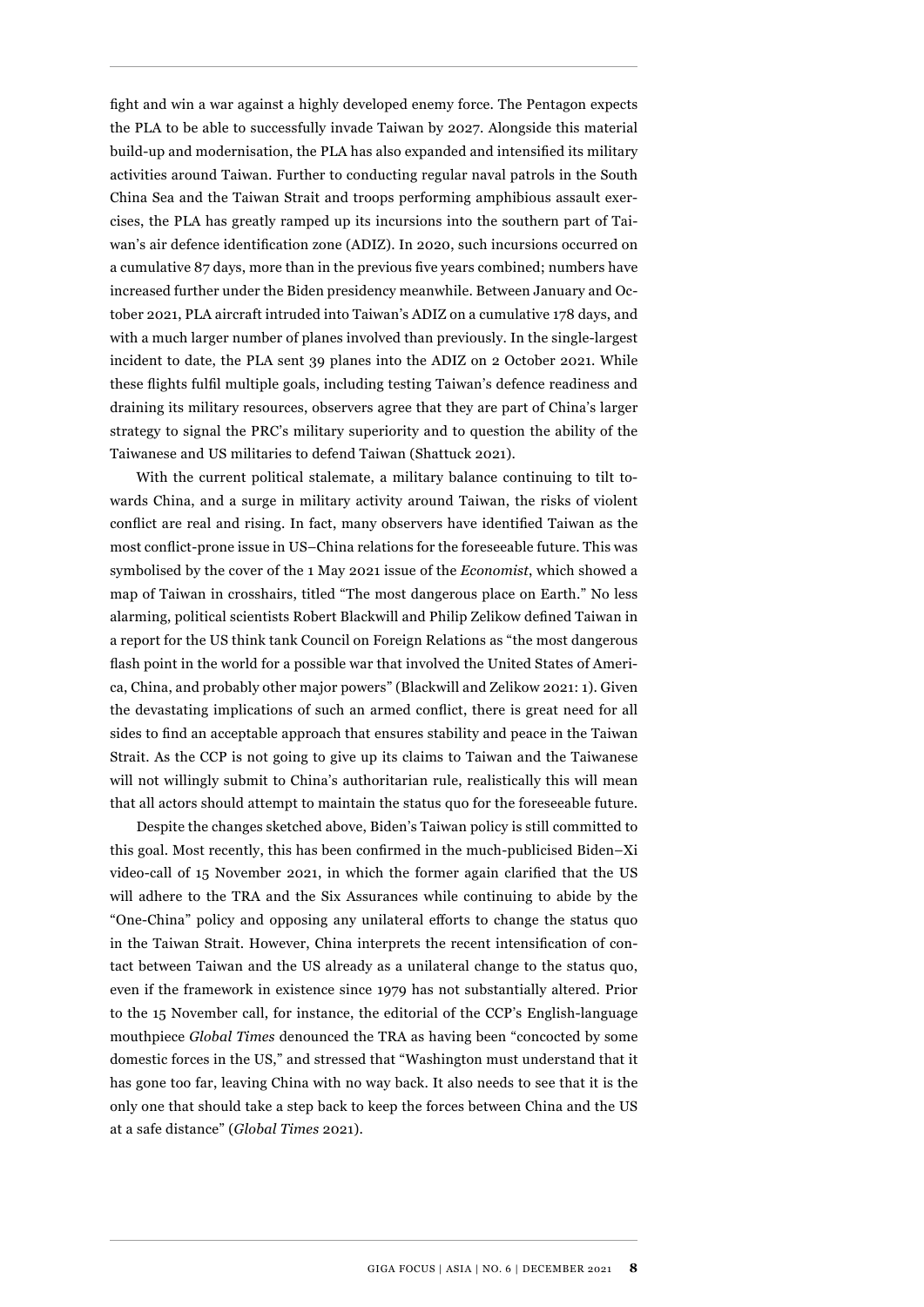#### What Role for Europe?

Consequently, the "Taiwan question" will not be "solved" any time soon but needs to be managed in a way that serves to maintain peace across the Taiwan Strait. This will include the establishment of regular channels of communication to build trust and reduce the likelihood of an unintentional escalation of political and military activities seen as provocations by the respective other. Despite increasing re-engagement since Trump's departure from the White House, European actors are unlikely to play a major, independent role in this. Given its limited potential to act as a cohesive and militarily powerful actor, the most realistic contribution for the European Union and its individual member states will be to signal support for Taiwan's security and right to self-determination and their opposition to any attempts to unilaterally change the status quo – including the isolation of Taiwan – while officially not revising the island's formal status or the international community's "One-China" policy. In this, the EU Commission (and national European governments) will come under increasing pressure from the European Parliament (plus national parliaments), which on 21 October 2021 formally adopted a recommendation to the Commission to extend and intensify EU–Taiwan interactions. Both for managing the "Taiwan question" as well as for addressing global challenges, it is crucial that the US and European actors remain open to engaging with China in constructive ways while clearly signalling that they will not allow Taiwan to be isolated or coerced.

#### References

- Blackwill, Robert D., and Philip Zelikow (2021), *The United States, China, and Taiwan: A Strategy to Prevent War*, New York: Council on Foreign Relations, [https://cdn.cfr.org/sites/default/files/report\\_pdf/csr90\\_1.pdf](https://­cdn.cfr.org/sites/default/files/report_pdf/csr90_1.pdf) (15 November 2021).
- Campbell, Kurt M., and Ely Ratner (2018), The China Reckoning: How Beijing Defied American Expectations, in: *Foreign Affairs*, March/April.
- Chow, Peter C. Y. (ed.) (2014), *The US Strategic Pivot to Asia and Cross-Strait Relations*, Basingstoke: Palgrave Macmillan.
- Conley Tyler, Melissa (2021), Biden Wins over Taiwan, in: *East Asia Forum*, [www.eastasiaforum.org/2021/06/29/biden-wins-over-taiwan/](https://www.eastasiaforum.org/2021/06/29/biden-wins-over-taiwan/) (1 October 2021).
- Copper, John F. (2017), Understanding President Trump's Taiwan Policy, in: *American Journal of Chinese Studies*, 24, 2, v–viii.
- Defense Security Cooperation Agency (2021), *Major Arms Sales*, [www.dsca.mil/](https://www.dsca.mil/press-media/major-arms-sales) [press-media/major-arms-sales](https://www.dsca.mil/press-media/major-arms-sales) (24 November 2021).
- Everington, Keoni (2021), White House Says It Does Not Support Taiwan Independence, in: *Taiwan News*, [www.taiwannews.com.tw/en/news/4242061](https://www.taiwannews.com.tw/en/news/4242061) (15 November 2021).
- *Global Times* (2021), US Statements on Taiwan Question Gone "Astray, Out of Tune", 15 November, [www.globaltimes.cn/page/202111/1239015.shtml \(](https://www.globaltimes.cn/page/202111/1239015.shtml )18 November 2021).
- Huang, Eric Yu-Chua (2020), *Taiwan's Opportunities and Risks during the Post-Trump, New Biden Era*, Brookings, [www.brookings.edu/blog/order-from](https://www.brookings.edu/blog/order-from-chaos/2020/12/14/taiwans-opportunities-and-risks-during-the-post-trump-new-biden-era/)[chaos/2020/12/14/taiwans-opportunities-and-risks-during-the-post-trump](https://www.brookings.edu/blog/order-from-chaos/2020/12/14/taiwans-opportunities-and-risks-during-the-post-trump-new-biden-era/)[new-biden-era/](https://www.brookings.edu/blog/order-from-chaos/2020/12/14/taiwans-opportunities-and-risks-during-the-post-trump-new-biden-era/) (8 October 2021).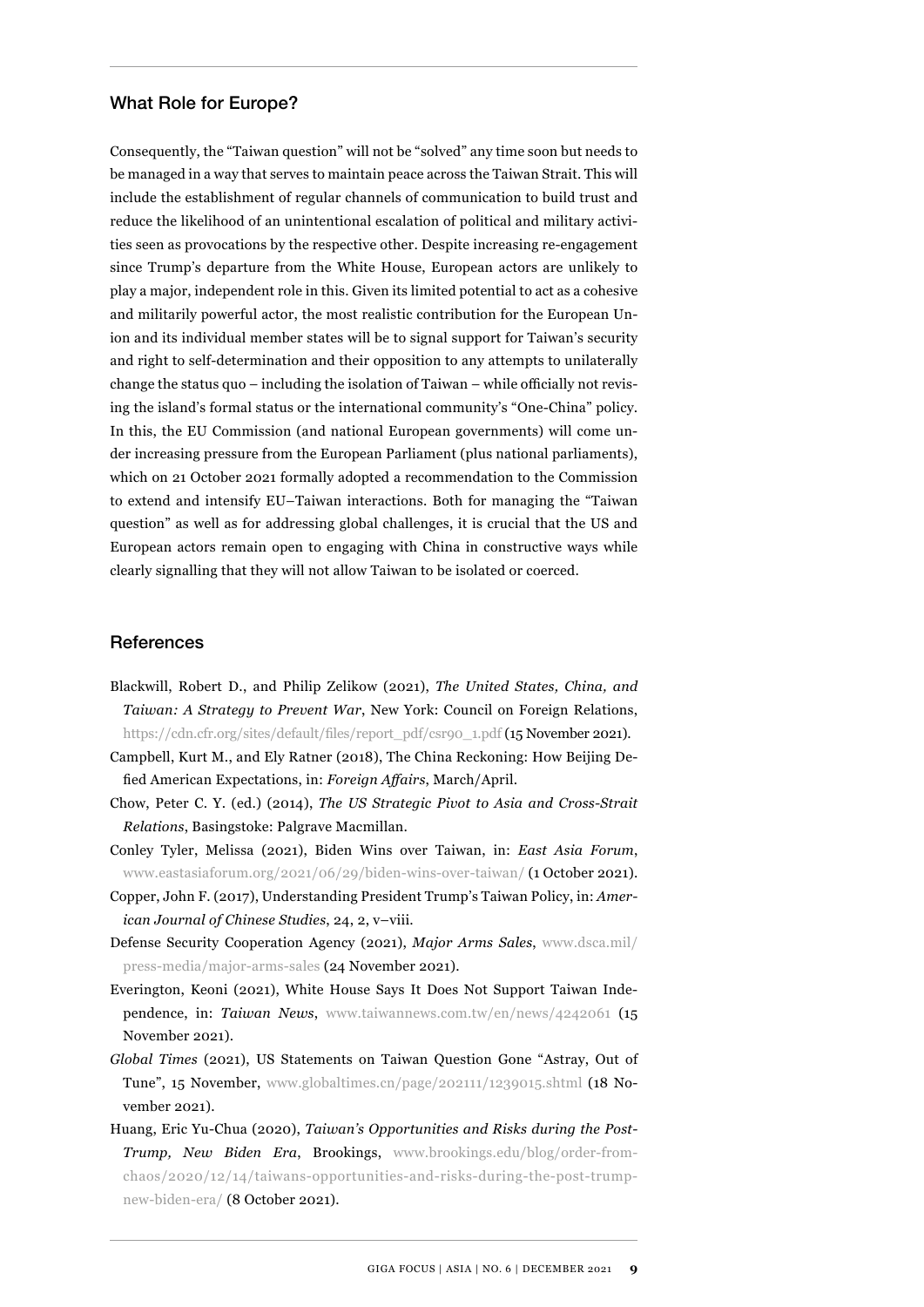- Nathan, Andrew J. (2021), Biden's China Policy: Old Wine in New Bottles?, in: *China Report*, online first 9 October, [https://doi.org/10.1177/00094455211047069.](https://doi.org/10.1177/00094455211047069)
- Shattuck, Thomas J. (2021), Assessing the Patterns of PLA Air Incursions into Taiwan's ADIZ, in: *Global Taiwan Brief*, 6, 7, [https://globaltaiwan.org/wp-content/](https://globaltaiwan.org/wp-content/uploads/2021/04/GTB-PDF-6.7-.pdf) [uploads/2021/04/GTB-PDF-6.7-.pdf](https://globaltaiwan.org/wp-content/uploads/2021/04/GTB-PDF-6.7-.pdf) (18 October 2021).
- Smith, Matthew (2020), *Who Do People in Asia-Pacific Want to Win the US Presidential Election?*, YouGovAmerica, 15 October, [https://today.yougov.com/top](https://today.yougov.com/topics/politics/articles-reports/2020/10/15/who-do-people-asia-pacific-want-win-us-presidentia) [ics/politics/articles-reports/2020/10/15/who-do-people-asia-pacific-want-win](https://today.yougov.com/topics/politics/articles-reports/2020/10/15/who-do-people-asia-pacific-want-win-us-presidentia)[us-presidentia](https://today.yougov.com/topics/politics/articles-reports/2020/10/15/who-do-people-asia-pacific-want-win-us-presidentia) (9 October 2021).
- Taiwan Documents Project (1999a), *Taiwan Relations Act (Public Law 96-8, 1979)*, <http://www.taiwandocuments.org/tra01.htm> (15 November 2021).
- Taiwan Documents Project (1999b), *The "Six Assurances" to Taiwan (July 1982)*, <http://www.taiwandocuments.org/assurances.htm>(15 November 2021).
- Yang, Kuang-shun (2020), Joe Biden's Record on China and Taiwan, in: *The Diplomat*, [https://thediplomat.com/2020/03/joe-bidens-record-on-china-and-tai](https://thediplomat.com/2020/03/joe-bidens-record-on-china-and-taiwan/) [wan/](https://thediplomat.com/2020/03/joe-bidens-record-on-china-and-taiwan/) (1 October 2021).

## About the Author

Dr. David Kuehn is a Senior Research Fellow at the GIGA Institute for Asian Studies. His research focuses on questions of authoritarianism and democratisation, and especially on the role of the military and other state security agencies in dictatorships and democracies.

david.kuehn@giga-hamburg.de, [www.giga-hamburg.de/en/team/11564554-kühn-david](https://www.giga-hamburg.de/en/team/11564554-kühn-david)

The author thanks Fee-Sofie Cohausz for her excellent research assistance and key contributions to this GIGA Focus.

## Related GIGA Research

The inauguration of President Joe Biden on 20 January 2021 has been the source of much hope around the world that the US government will now return to international cooperation rather than continue putting "America First." On his very first day in office, the new president already re-joined both the Paris Agreement and the WHO. The GIGA Focus Thematic Editions 2021 examine the key consequences of the change of administration in the US for multilateralism and for specific challenges in the Global South.

## Related GIGA Publications

Castro Alegría, Rafael (2021), *When Tone Is Not Everything: Joe Biden and Latin America*, GIGA Focus Latin America, 1, March, [www.giga-hamburg.de/en/](https://www.giga-hamburg.de/en/publications/23984337-when-tone-is-not-everything-joe-biden-and-latin-america/) [publications/23984337-when-tone-is-not-everything-joe-biden-and-latin-amer](https://www.giga-hamburg.de/en/publications/23984337-when-tone-is-not-everything-joe-biden-and-latin-america/) [ica/](https://www.giga-hamburg.de/en/publications/23984337-when-tone-is-not-everything-joe-biden-and-latin-america/).